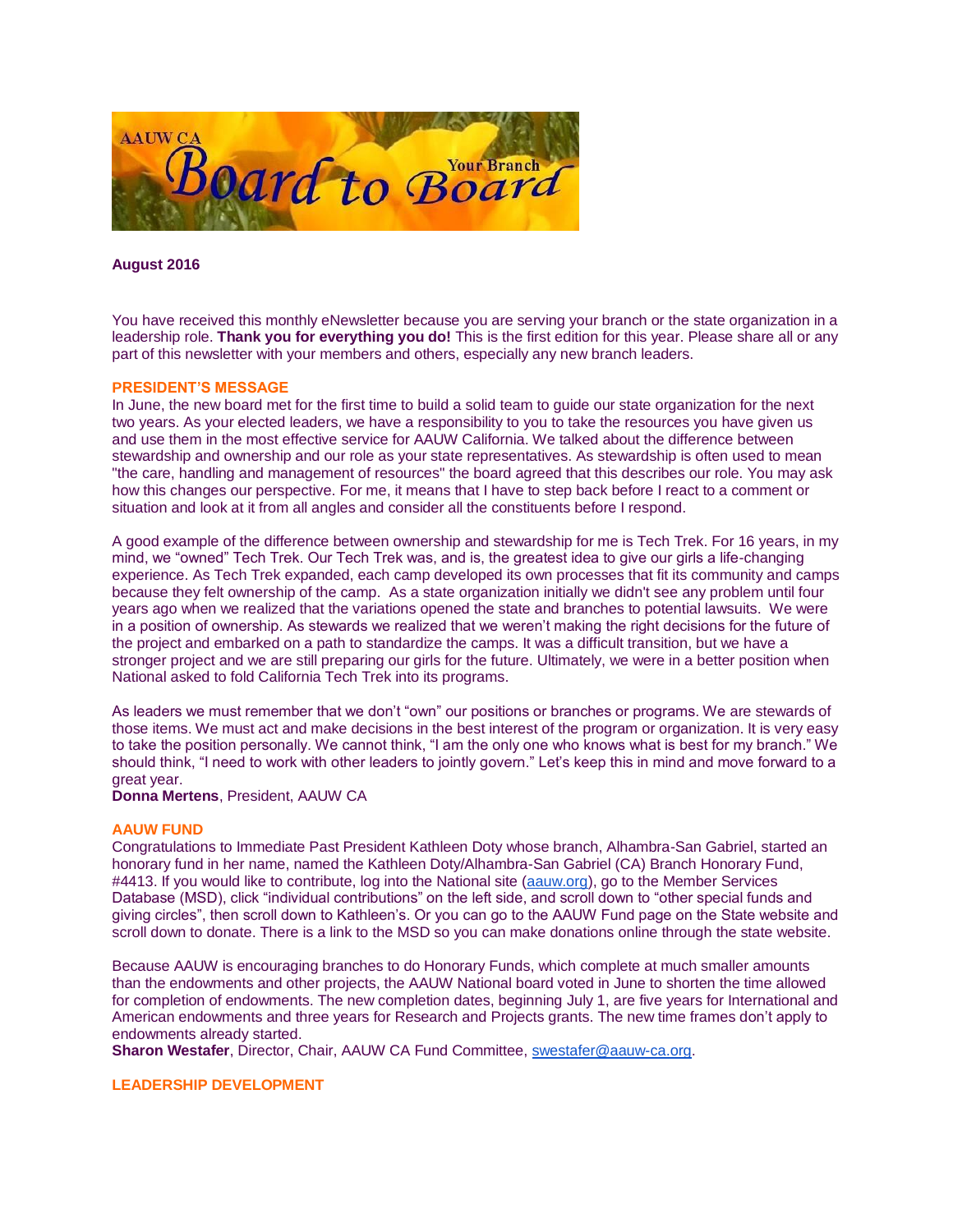If you have specific leadership needs, please contact our Leadership team [atleaderdev@aauw-ca.org.](mailto:leaderdev@aauw-ca.org) We are in the process of planning six leadership workshop days throughout 2017 in the North, Far North, Central Coast, Los Angeles, East North and San Diego areas. Can you suggest venues in your areas? It will be greatly appreciated.

We will also be developing a video tutorial for "job-alike" training for the website for President, VP Programs, VP Membership, Secretary and Treasurer positions to be completed by June 2017. **Cathy Foxhoven**, Director, Chair, AAUW CA Leadership Development Committe[e,leaderdev@aauw-ca.org](mailto:leaderdev@aauw-ca.org)

## **SPEECH TREK**

Our goal is to have 20 branches participate in Speech Trek this year! That would be so exciting. If you would like a toolkit and student packet, please click [HERE](http://www.aauw-ca.org/index.cfm?go=pages.view&pagesid=337&parent=197&coparent=337) to access these documents on the website. **Cathy Foxhoven**, Director, AAUW CA Speech Trek Coordinator, [speechtrek@aauw-ca.org](mailto:speechtrek@aauw-ca.org)

#### **MEMBERSHIP**

Shape the Future is a tool for recruiting new members at a discounted rate. Branches holding a mission-based program or a "tabling event" that is open and accessible to the public – monthly meetings/programs may qualify – can sign up new members on the spot for half off their national dues. National dues are originally \$49, making the discount \$24.50. For every two members recruited through the Shape the Future campaign, branches earn a free national membership for a maximum of five memberships annually. The free national membership can be used at the branch's discretion – to recruit a member who may not be able to afford a full-priced membership, to recruit a local public figure, etc.

- Step 1 hold the event.
- Step 2 complete a guest/referral sheet, included **[HERE](http://www.aauw.org/files/2013/06/ShapetheFuture_brochure-nsa.pdf)**:
- Step 3 complete the guest/referral sheet and collect dues. The dues must be submitted to the state and national offices within 30 days.

Possible event ideas include a monthly mission-based program, collaborating with a C/U partner or other local colleges/universities, and co-sponsoring an event with a community organization. Encourage all potential members to join at a qualifying events.

For more information, please click **[HERE](http://www.aauw.org/resource/shape-the-future-membership-campaign/)**.

**Alex Bellenger**, Director, Chair, AAUW CA Membership Committee[,alexbellenger22@yahoo.com](mailto:alexbellenger22@yahoo.com)

## **COLLEGE/UNIVERSITY PARTNERS**

### Why would your branch want to have a College/University (C/U) Chair?

Having a C/U Chair in your branch does not mean you are expected to go out and recruit a college or university tomorrow. It means your branch becomes part of the national and state network of C/U officers and gains access to information available to help branches recruit and retain College/University Partners, inform those institutions of all the AAUW programs available to them, and work with the students at those campuses. It means your chair will start understanding the elusive C/U world of AAUW and pass that along to your branch. It means your chair will receive the Membership Matters newsletter from national and other communications from our national and state C/U committees. Somewhere along the way your branch just might say, "Hey, we could do that" and we will be here to help you get "that" started. When your branch is ready to name a C/U Chair, contact California C/U Committee Chair Tina Byrne and we will get you on the list. **Tina Byrne**, C/U Chair, AAUW CA Membership Committee, [tina.byrne@sbcglobal.net](mailto:tina.byrne@sbcglobal.net)

## **GOVERNANCE**

Effective immediately, the AAUW CA Governance Committee will no longer be approving changes to the branches' bylaws. This change realigns the branch bylaws with National's governance of branches through the Affiliates Agreement that each branch has in place with National.

Branch presidents recently received instructions from National on how to upload their branch bylaws to the National website for review and approval. The state governance committee will assist branches that have difficulty with the upload process and will make every effort to answer questions, but it is no longer the responsibility of the committee to approve changes to branch bylaws. Model bylaws are posted on the AAUW CA website for easy reference and it is important that your branch bylaws incorporate all mandatory requirements.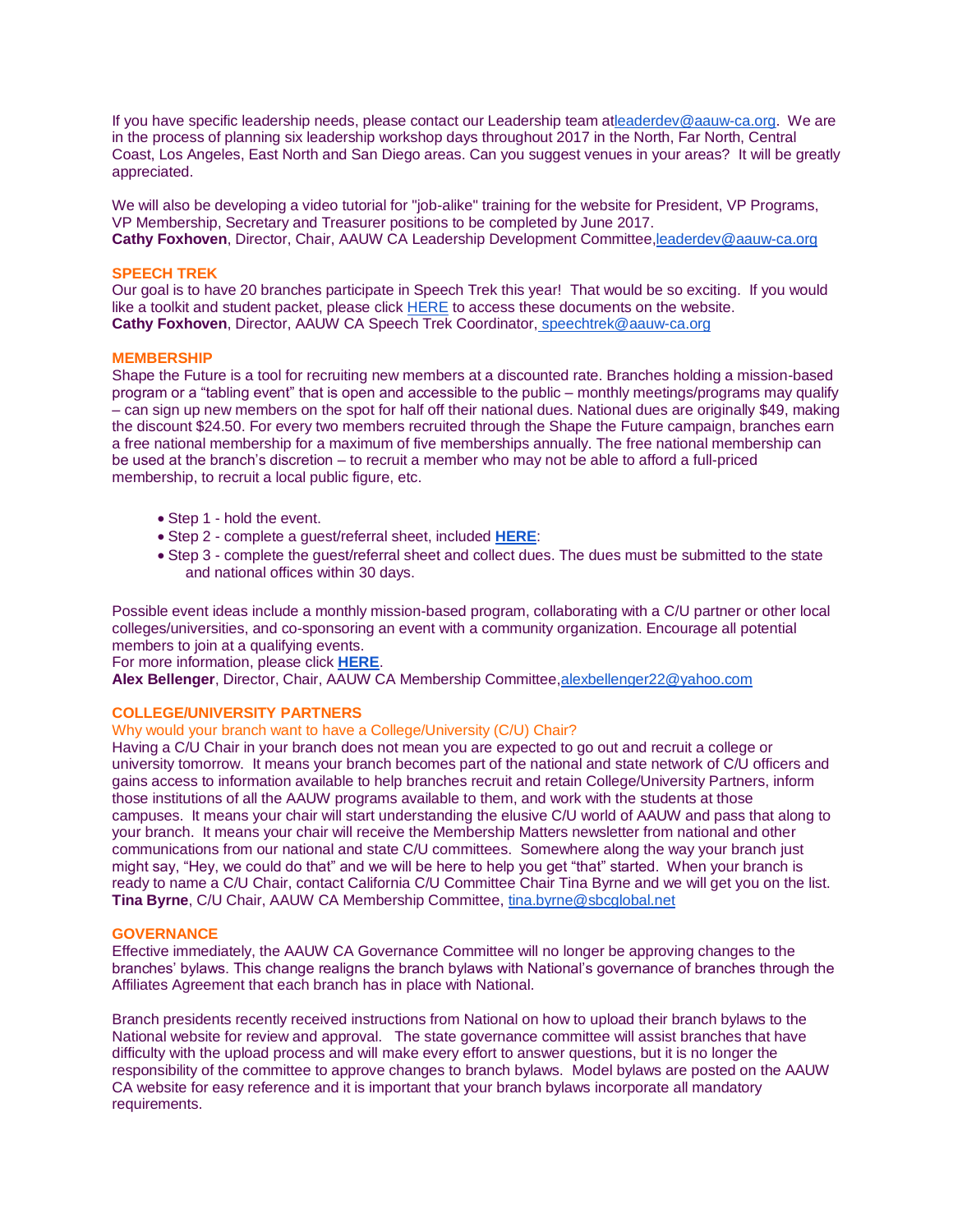The role of the AAUW CA Governance Committee is shifting its full focus to the governance matters at the state level. The majority of our work will focus on the state governance documents.

Further details on this shift will be in the Fall Administrative Packet that will be distributed to all AAUW CA Branch presidents. If you have questions regarding this change, please feel free to contact me. **Sue Cochran**, Chair, AAUW CA Governance Committee, [sjcaauw@sonic.net](mailto:sjcaauw@sonic.net)

#### **FINANCE**

Branch Annual Financial Report - Your Annual Financial Report was due on July 31, 2016. Thank you to all branches that responded but I know that not all branches have yet. Please submit as soon as possible. The form is located [HERE.](http://www.aauw-ca.org/Assets/resources/Branch_Annual_Financial_Report_2015.doc)

### **Branch Assessments and how they are calculated** (Click [HERE\)](http://www.aauw-ca.org/Assets/resources/Updated_Insurance_and_Fund_Assessments_Explanation.docx) -

Branches will soon be receiving their insurance bills and Fund assessments. The Fund assessment is based on branch membership and is used to help complete unfinished California endowments. Click [\(HERE\)](http://www.aauw-ca.org/Assets/resources/California__Unfinished__Edowments__2016.pdf) for the list. In July, the State board approved a \$5 per branch increase in the Fund assessment and you'll notice the increased amount in the billing.

#### Questions--please email me.

**Patricia (Pat) A Ferrer**, AAUW CA Chief Financial Officer, [cfo@aauw-ca.org](mailto:cfo@aauw-ca.org)

#### **PUBLIC POLICY**

Your AAUW CA Public Policy Committee has developed an ambitious work plan for 2016-17. Our agenda includes supporting key legislation affecting women economically, encouraging branches to Get Out the Vote, updating AAUW CA's Public Policy Priorities, and increasing communication about public policy issues. We look to IBCs and branch leaders to provide information to their members and take action when requested. The November ballot in California will contain 17 ballot measures, of which the Public Policy Committee reviewed and evaluated those related to AAUW's priorities and mission and took a position on five:

- Proposition 51, support School Bonds. Funding for K-12 and Community College Facilities
- Proposition 52, support The Medi-Cal Funding and Accountability Act, hospital fees that help fund Medi-Cal;
- Proposition 53, oppose voter approval on specified bonds;
- Proposition 55, support extend taxes for schools voted in Proposition 30;
- Proposition 58, support– The California Multilingual Education Act. allows structured bilingual education programs for English learners. A full report will be in the September edition of Perspective.

**Sue Miller**, Co-Chair, AAUW CA Public Policy Committee, [suellen-aauw@wavecable.com](mailto:suellen-aauw@wavecable.com)

#### **COMMUNICATIONS COMMITTEE**

In September the [aauw-ca.org](http://aauw-ca.org/) website will be upgraded to a new technology, with an updated look and feel! Thank you to those who completed the short website survey distributed on July 27th. Your feedback will be used to guide our redesign efforts.

The survey revealed three top concerns: (1) the content is not always current; (2) the search feature doesn't work well; and (3) it is difficult to remember the login information. The Communications Committee has begun to address those concerns. The state committees are actively updating the content to provide more current information. We have removed duplicate documents and outdated webpages so that they no longer appear in the search results. You should see improved results when you search.

When we roll out the enhanced website, logins will only be required for sensitive information. Until then, when prompted to login please use:

Username = member

 $Password = aauwca$ 

**Sandi Gabe**, Director, Chair, AAUW CA Communications Committee[,Sandi.Gabe@hotmail.com](mailto:Sandi.Gabe@hotmail.com)

# **PROGRAM COMMITTEE**